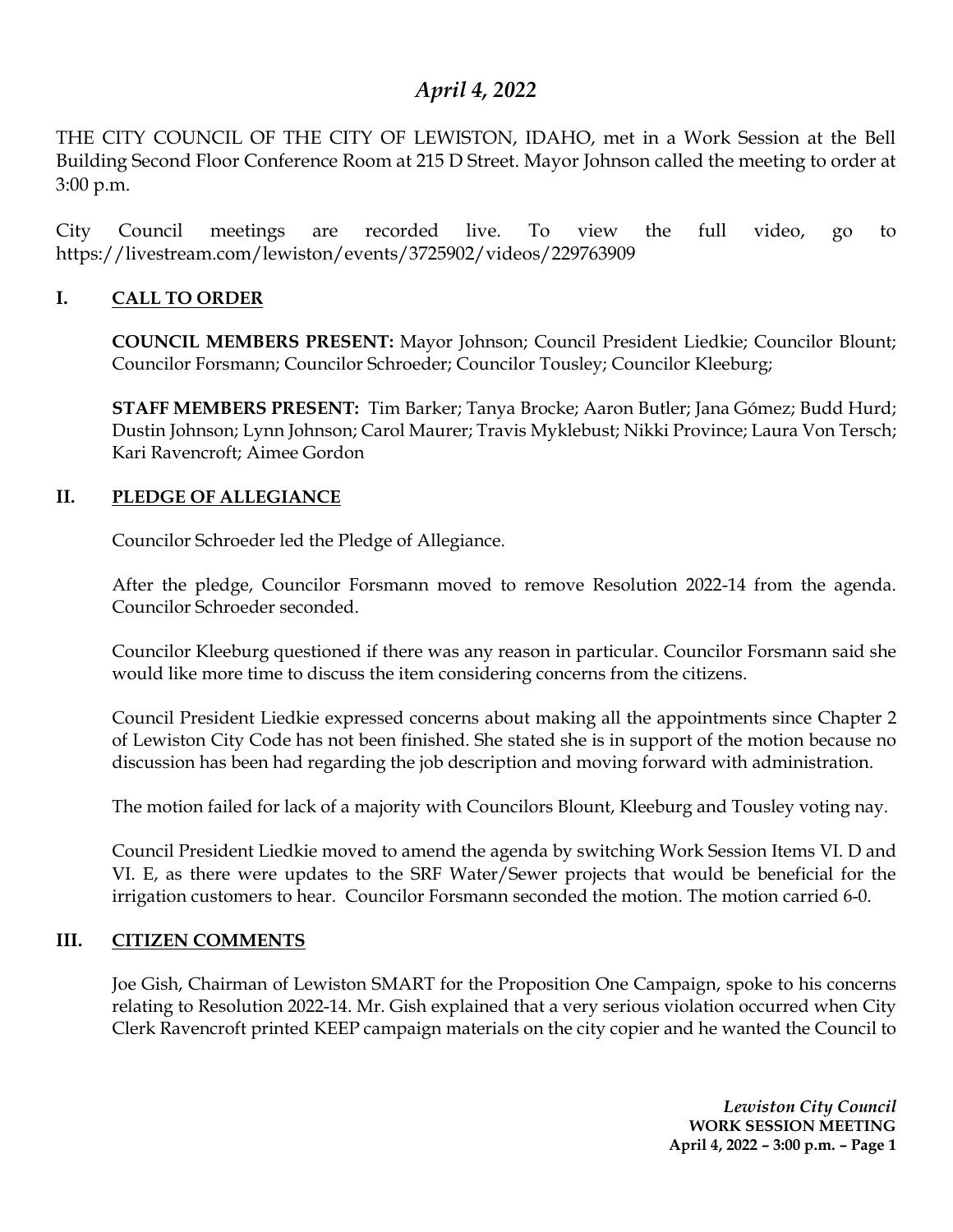be informed of the violation. Mr. Gish concluded his comments by expressing his support of whatever decision the Council makes.

Jeff Briney, resident of Clarkston Washington and operator of the Bryden Canyon Golf Course, spoke to the Large Municipal Irrigation Customers agenda item. Mr. Briney's concerns were that the Golf Course would be crippled and unable to function in any capacity, if the Council moved forward on any large water usage rate.

Bob Burlinghoff, resident of Lewiston and Association President of Bryden Canyon Golf Course, spoke to the Large Municipal Irrigation Customers agenda item. Mr. Burlinghoff questioned what happened to the money made on the sale of a well and why it didn't go to the Golf Course.

Virginia Harding, resident from Clarkston and President of the Ladies Golf Association, spoke to the Large Municipal Irrigation Customers agenda item. Ms. Harding informed the Council that the golf course allows anyone to come and recreate and encouraged them to find a way to work the problem out.

Adam Ingel, resident of Lewiston, presented on behalf of Nathaniel Rankin relating to Resolutions 2022-08, 2022-14, and 2022-15 and urged Council to vote no.

Jim Petri, resident of Cloverland, spoke to the Large Municipal Irrigation Customer agenda item. Mr. Petri asked Council to do whatever they can to keep Bryden Canyon Golf Course alive.

Pat Baker Vice President of the Ladies Association of Bryden Canyon, spoke to the Large Municipal Irrigation Customer agenda item and that it deserved to be saved.

Jacqui Mcgyver, resident of Lewiston, spoke to the Large Municipal Irrigation Customer agenda item and noted the importance of Bryden Canyon Golf Course.

Larry Youngberg, resident of Lewiston, also spoke to the Large Municipal Irrigation Customer agenda item. Mr. Youngberg's concerns were related to effects imposed funding would have on the Golf Course and its customers.

Sam Well, resident of Lewiston, addressed the Large Municipal Irrigation Customer agenda item. Mr. Well requested Council to look at the financial ramifications and encouraged them not to shut off the Bryden Canyon Golf Course because there are ways to remedy the issue.

Rick Isley, resident of Lewiston and 32-year member of the National Golf Association, spoke to the Large Municipal Irrigation Customer agenda item. Mr. Isley's expressed concerns to raised prices and the effects it would have on the Golf Course.

Todd Blount, resident of Lewiston, addressed Resolution 2022-14 and questioned why City Clerk Ravencroft was being reappointed when she didn't keep her oath and broke the law. Mr. Blount strongly asked Council to vote no on the reappointment.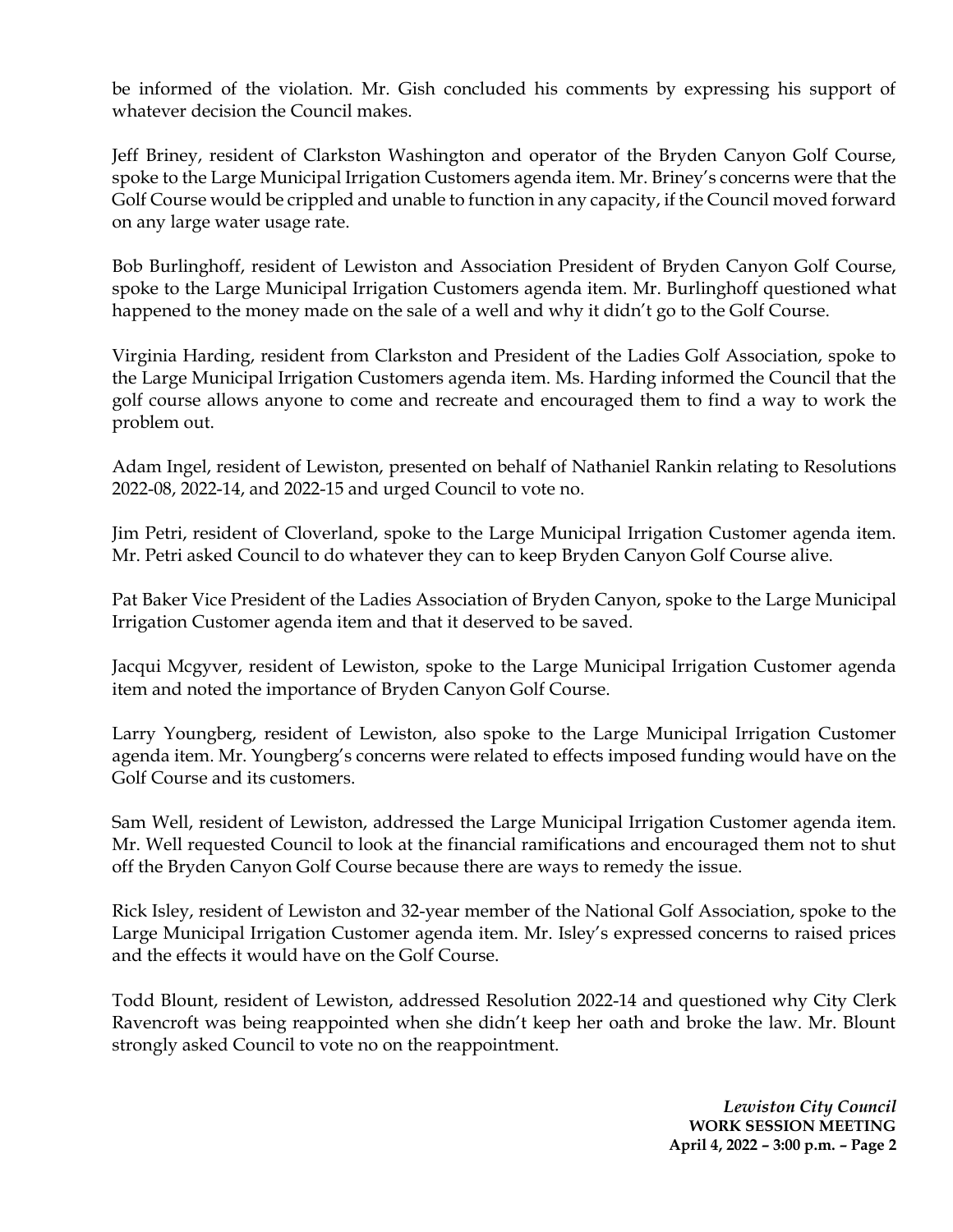Kari Ravencroft, resident of Lewiston and Lewiston City Clerk, addressed the Council relating to Resolution 2022-14. Ms. Ravencroft admitted she made a mistake, accepted responsibility for her actions and expressed remorse. Ms. Ravencroft explained it was a policy violation and it would be a sad day if she lost her job after 35 years because of it.

Ingar Blount, resident of Lewiston, spoke to Resolution 2022-14 and that all city employees should be held accountable for their actions. Ms. Blount questioned what changed relating to Mayor Johnson's media post about corrective action being taken.

Deputy City Clerk Brocke read an email received from Gabriel Iacoboni in opposition to Resolution 2022-14.

## **IV. PUBLIC HEARINGS AND PRESENTATIONS**

### **A. PROCLAMATION: CHILD ABUSE AWARENESS MONTH – APRIL 2022**

Mayor Johnson read a proclamation and presented it to Zenita Delva, Executive Director of the Second Judicial District CASA program. Ms. Delva expressed her appreciation and encouraged everyone to support the program, as it takes a village to ensure children are taken care of.

#### **B. PUBLIC HEARING: CONVEYANCE OF CITY PROPERTY TO NEZ PERCE COUNTY:**  *Accepting testimony on the potential donation of real property owned by the City of Lewiston to Nez Perce County*

As Mayor Johnson would be providing a staff report, he asked Council President Liedkie to preside over the meeting.

Council President Liedkie provided information on the public hearing process, opened the public hearing, and asked for the staff report.

Mayor Johnson explained there was a proposal in front of the Council relating to four parcels of land in front of City Hall that the City was considering conveying to Nez Perce County. The topic was discussed at a work session on February 7, 2022 and then again on March 14, 2022. Mayor Johnson explained they had been meeting with the Board of Nez Perce County Commissioners as regularly as they could and the County can utilize the space for the Courthouse. Mayor Johnson only heard from one citizen whose concerns were related to the courthouse.

Council President Liedkie asked for public comment.

Nez Perce County Commission Chair Zenner explained they plan to donate the Ag Extension Property located at 1239 Idaho Street to the city but he could not provide a timeline because they are still searching for property near the fairgrounds. Continuing, Commissioner Zenner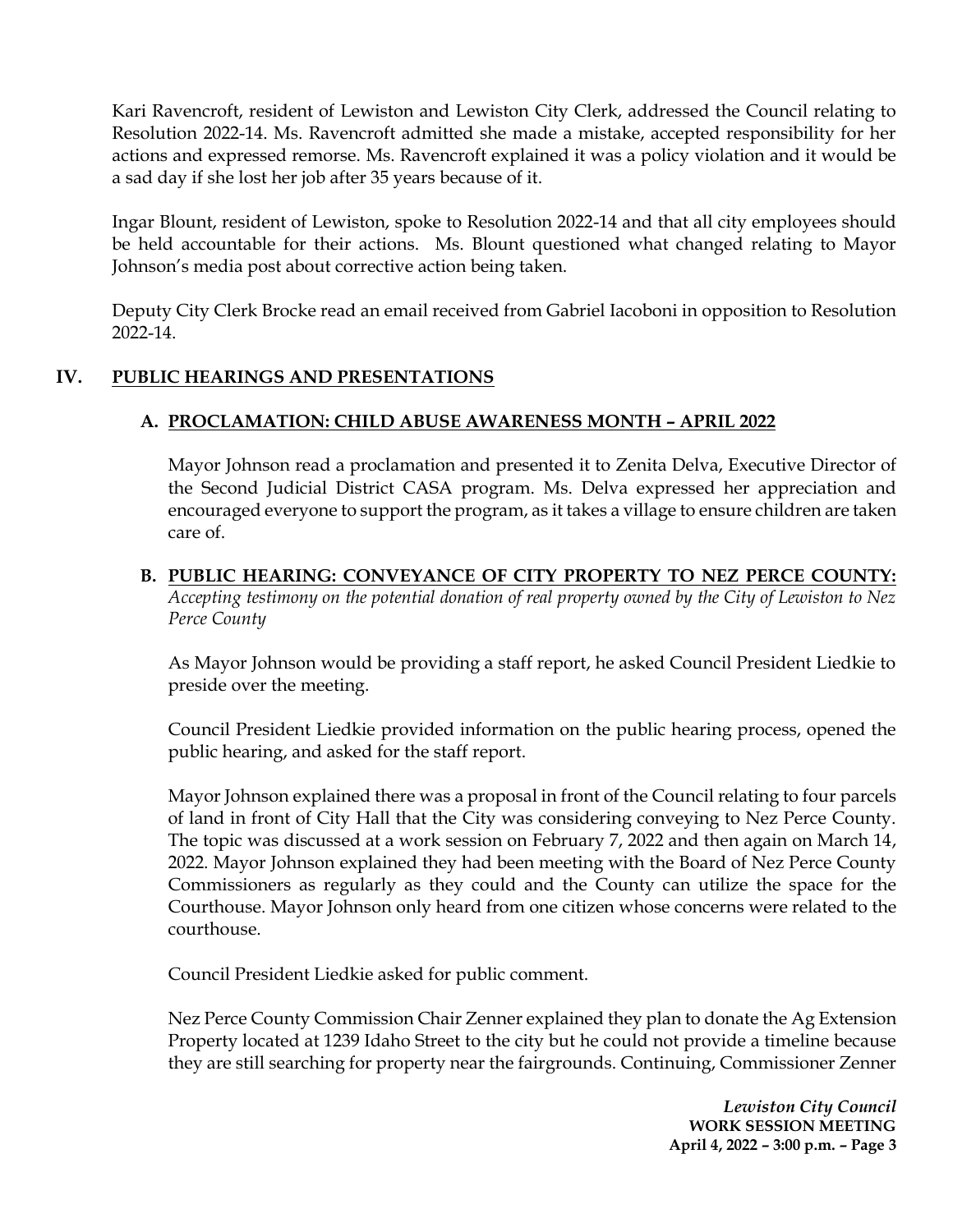explained they will continue to use the existing courthouse to provide services until a new courthouse is built. Once they transition into the new courthouse, the old one will be demolished because it has mold and other issues. Commissioner Zenner concluded by informing the Council that they will work with the City relating to sewer, water and infrastructure.

Jim Petrie, resident of Cloverland, questioned if an archaeological evaluation had been done on the properties. Commissioner Zenner responded an evaluation was not planned at the present time.

There being no further public comment, Council President Liedkie closed the public hearing.

# **V. ACTIVE AGENDA**

**A. RESOLUTION 2022-8:** *Confirming the appointment of Jana B. Gomez as City Attorney for the City of Lewiston and amending the employment agreement*

Mayor Johnson moved to approve Resolution 2022-8. Councilor Kleeburg seconded. *ROLL CALL: VOTING AYE: Liedkie, Tousley, Kleeburg, Blount, Forsmann, Schroeder. NAY: None.*

**B. RESOLUTION 2022-14:** *Confirming the appointment of Kari J. Ravencroft as City Clerk for the City of Lewiston*

Mayor Johnson and Councilor Tousley moved and seconded, respectively, approval of Resolution 2022-14.

Councilors Liedkie, Tousley, Kleeburg, Forsmann and Schroeder gave their full support to the motion. Councilor Blount explained that he could not vote in favor of the motion, as there was lots of information unanswered, and asked the Mayor to withdraw his nomination.

*ROLL CALL: VOTING AYE: Liedkie, Tousley, Kleeburg, Forsmann, Schroeder. NAY: Blount.*

**C. RESOLUTION 2022-15:** *Considering the appointment of Aimee Gordon as Treasurer for the City of Lewiston*

Mayor Johnson moved to approve Resolution 2022-15 and Councilor Kleeburg seconded. *ROLL CALL: VOTING AYE: Liedkie, Tousley, Kleeburg, Blount, Forsmann, Schroeder. NAY: None.*

## **D. ORDINANCES**

- **1. First, Second and Third Readings**
	- **a. Ordinance 4851:** *Considering the donation of real property owned by the City of Lewiston to Nez Perce County, Idaho*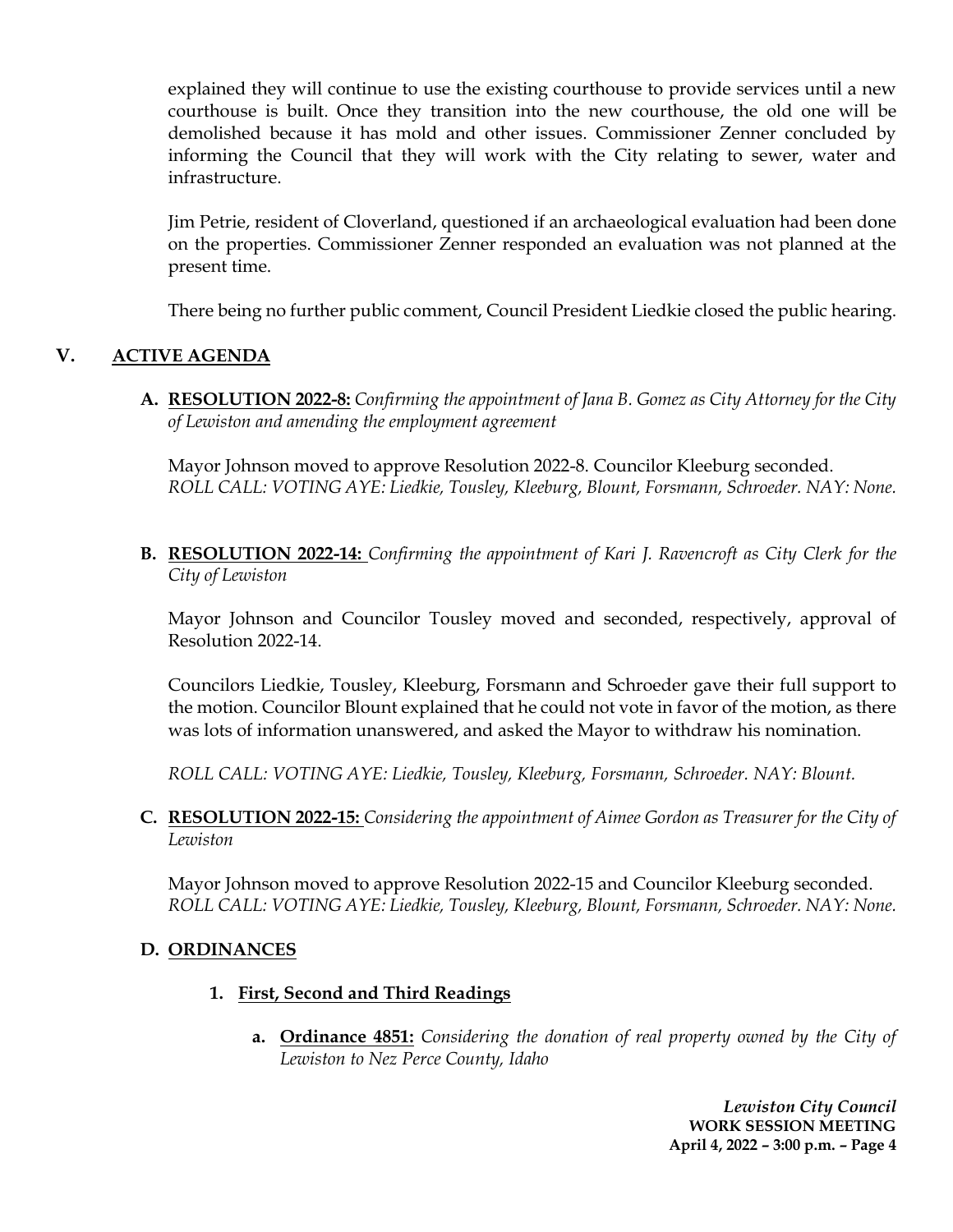Councilor Schroeder moved to combine the 1st, 2nd, and 3rd readings and waive one reading in full of Ordinance 4851. Councilor Kleeburg seconded the motion. The motion carried 4-1 with Councilor Blount voting against. (Council President Liedkie was not present during this vote).

Councilors Schroeder and Kleeburg moved to approve the 1st, 2nd, and 3rd readings of Ordinance 4851. The motion carried 5-1 with Councilor Blount voting against.

APPROVING THE FIRST, SECOND AND THIRD READINGS OF ORDINANCE 4851 BY TITLE ONLY "AUTHORIZING THE DONATION OF REAL PROPERTY OWNED BY THE CITY OF LEWISTON TO NEZ PERCE COUNTY, IDAHO; AUTHORIZING THE MAYOR AND CITY CLERK TO EXECUTE ALL DOCUMENTS NECESSARY TO EFFECTUATE SUCH DONATION; AND PROVIDING AN EFFECTIVE DATE"

#### **2. Adoption and Approval of Ordinance Summary**

#### **a. Ordinance 4851**

Council President Liedkie moved to adopt Ordinance 4851 and approve the related ordinance summary. Councilor Tousley seconded the motion.

Councilors Kleeburg and Blount both commented that they would appreciate the property having a simple piece of green space, as it is limited in the Downtown area. Commissioner Havens explained it was never addressed but the plan included benches and tables.

Mayor Johnson mentioned the Miranda Cabin and Commissioner Havens informed the Council that the Historical Society was ready to move the cabin to a location and the County would supply the funds to move it.

*ROLL CALL: VOTING AYE: Liedkie, Tousley, Kleeburg, Forsmann, Schroeder. NAY: Blount.*

#### **VI. WORK SESSION ITEMS**

### *A. LEWISTON CITY CODE CHAPTER 2 – FINAL DRAFT PROPOSAL*: *Overview of the final draft proposal of Lewiston City Code Chapter 2*

City Attorney Gómez reviewed the changes that the subcommittee had been working on and presented the final draft. Ms. Gómez informed Councilors of the major changes and reminded Councilors that a Special Meeting would be held April 5, 2022 at 5:30 p.m. at the Library to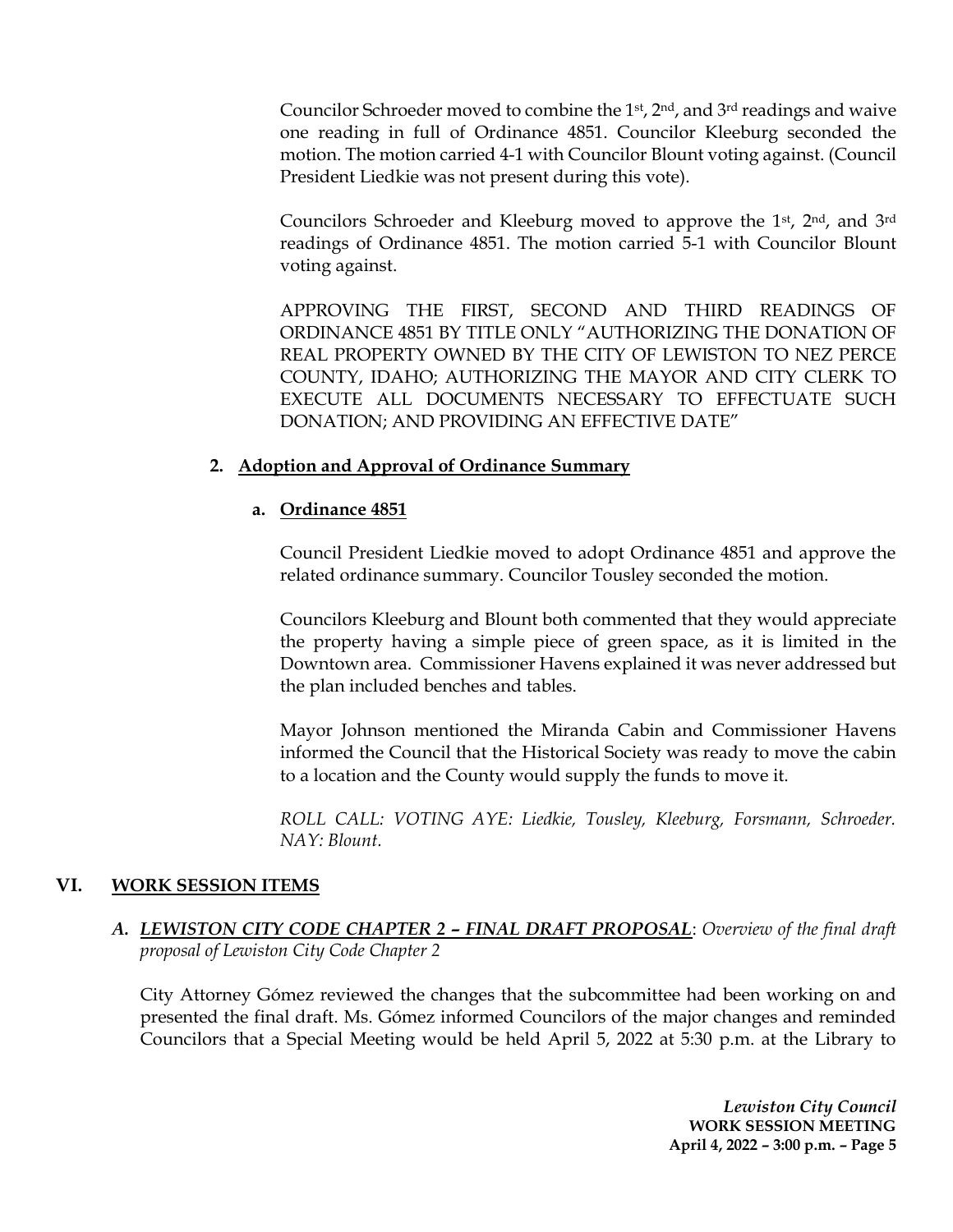provide a presentation regarding the election types. A survey would be open until the end of the month for the citizens to provide input.

*B. COMMUNITY PARK UPDATE – NEXT STEPS*: *Update of the Community Park and proposed next steps*

Parks and Recreation Director Barker introduced J-U-B Engineers, Inc. consultants Alison Tompkins and Kayla Brown.

Ms. Brown informed Councilors that there is a new website for the Community Park which can be accessed at lewistoncommunitypark.com, while Ms. Tompkins showed the 3D story map. The new website provides updates on the park during construction, along with a brief description of the work, while the 3D story map provides visuals and a feel for what is happening.

Parks and Recreation Director Barker mentioned that important park maintenance operation, estimated costs, development costs, phasing and economic impact would be presented at a future meeting.

*C. CITY PROPERTIES/MAPPING: Overview of visual application showing City-owned properties in order to assist in planning/budget decisions*

Public Works Director Johnson provided a printout of a map that outlines property owned by the City. Mr. Johnson noted there are approximately 182 parcels owned by the City and a link to an app would be provided to Councilors. The app allows Councilors to click on parcels and receive more information.

#### *D. SRF WATER/SEWER PROJECT UPDATE: Update on SRF Water/Sewer projects*

Public Works Director Johnson thanked Council for moving this agenda item ahead of the Large Municipal Irrigation Customers item. Mr. Johnson explained that the SRF stands for State Revolving Funds, which is a loan program through the State of Idaho. Project updates included the Wastewater Treatment Plant Retrofit, Water Treatment Plant Retrofit, Well #7, Community Drive Reservoir, Raw Water Intake Upgrade, and the Main Street Transmission Main Replacement.

*E. LARGE MUNICIPAL IRRIGATION CUSTOMERS: Discussion on the concepts and recommendations for large municipal irrigation rates to facilitate policy discussions*

Public Works Director Johnson informed Councilors that discussion was neither to provide a comprehensive history of water irrigation, the golf course or City Parks, was not a recommendation and he was happy to receive public comment relating to the topic. The discussion is not just water, but a bigger policy discussion and he is updated them on the impacts and the impacts that irrigation has on the water system. Mr. Johnson explained the topography of the City causes a complex system. The daily water demand is anywhere from 2 million gallons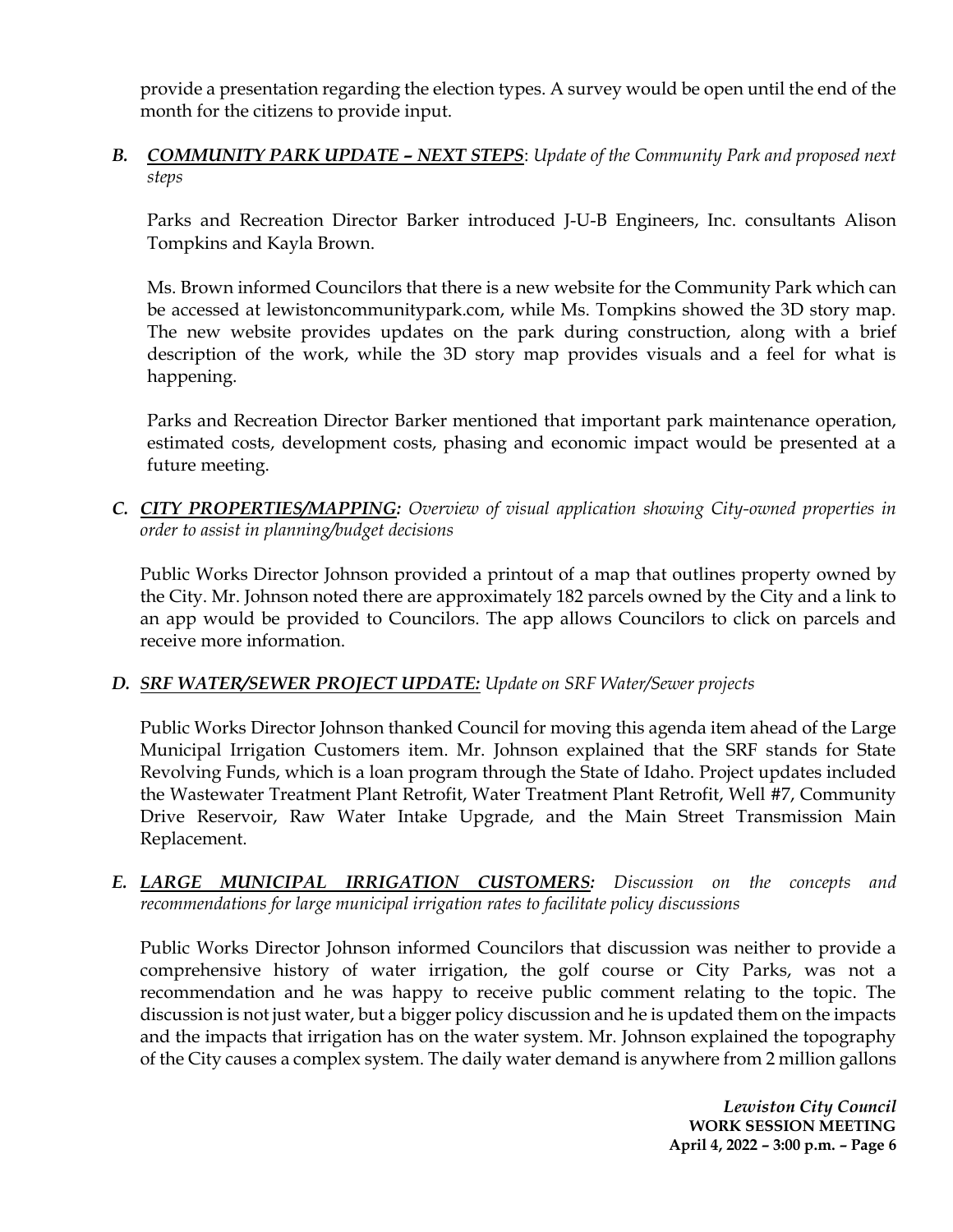per day in the colder months, to 9 million gallons per day in the warmer months. Mr. Johnson explained he can only tell the Council the impact to the water system and what it costs the City to get there, and this is a policy discussion for the Council to make decisions. Mr. Johnson concluded his report by running through the options for the large irrigation rates, which include historic fixed rate, operation and maintenance only rate, low pressure rate, full rate and other.

### **VII. UNFINISHED AND NEW BUSINESS**

### *A. CITY COUNCILOR COMMENTS*

Councilor Kleeburg commented that he hoped it wasn't a boring basketball game.

Councilor Forsmann expressed appreciation for the number of people that attended the meeting and voiced their opinions.

Councilor Blount apologized to everyone for showing his emotion. Mayor Johnson apologized if he was out of order also and said he appreciates everyone's input.

### *B. CITY BOARDS AND COMMISSIONS LIAISON UPDATES*

Councilor Schroeder explained that she had not been able to attend some of the Historic Preservation Commission meetings, due to quasi-judicial purposes, because they have had so many Certificates of Appropriateness.

Council President Liedkie said she was looking forward to getting the Disability Advisory Commission back on track to work with Public Works Director Johnson on addressing ADA issues throughout the community.

## *C. MAYOR COMMENTS*

Mayor Johnson also reminded Councilors of upcoming meetings on April 5, 2022 regarding Elections; April 12, 2022 regarding an Open House on Fish/Dams; and a Special Work Session on April 18, 2022 regarding Stormwater and Fire Station Updates.

## *D. ADVISORY BOARD OR COMMISSION APPOINTMENTS*

None.

## *E. AGENDA TOPICS*

Councilor Blount moved to add adjusting work session times on a future agenda. City Attorney Gomez explained that Work Session times are in the Chapter 2 document that the Council can amend at the next regular meeting. Councilor Blount withdrew his motion.